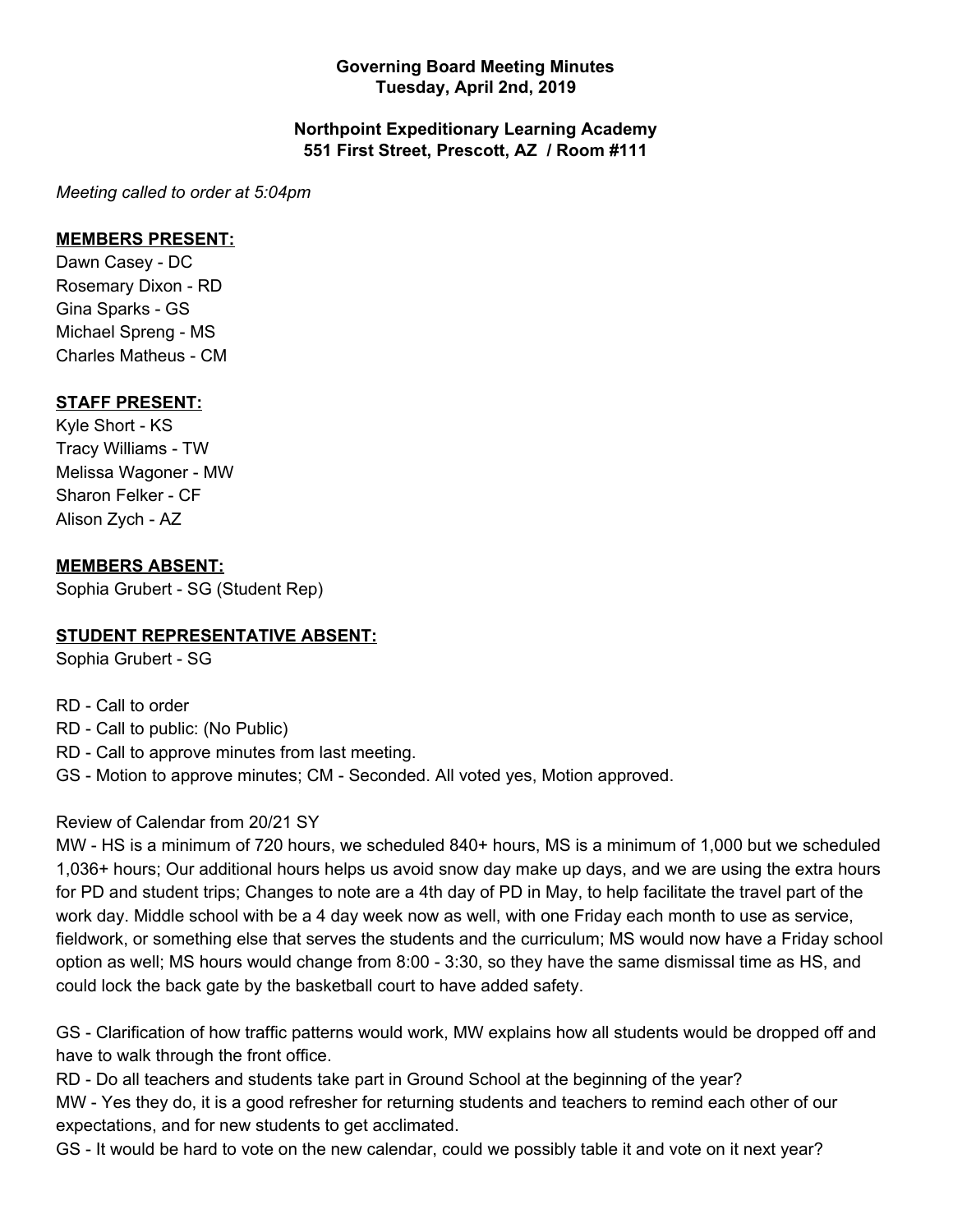CM - Our mission as the school board is to vote on the schedule if it is good with the teachers and admin, feedback from that group would be helpful for a successful vote.

TW - MS staff is excited about being a part of the team collaboration time and working with the HS on the extra Friday times.

MW - We can now align the COL and Expo nights to happen on the same date, to help unify the two different levels as one.

RD - Should we table this until next month? We may need more time to review it.

- GS I can only make an opinion on it if I understand it more, so I definitely would like to table it.
- DC Seconded the motion to table the vote for next meeting.

## Consider Approving Change to Requirements for Graduation

AZ - When NELA started in 2006, students were required to complete 22 credits to graduate highschool. For the first few years, we had students graduating with 126-127 credits. The idea was to attract students who wanted to go to a 4 year university. Lately, we have been receiving a lot of transfer students who are not on track for our strict program. The reality is that we were losing students due to them realizing that they did not want to attend a 4 year post secondary university. We have already been working with students for the past few years to be able to accommodate their unique credits and transcripts. The proposal is to offer 3 possible tracks for students:

- State minimum tract, 22 credits
- 4 year university track, 2 years of Spanish and 1 year of Fine Arts
- NELA Honors track, our full traditional program with 2 years of Spanish, 1 year of art, and 1 course of CTED or something similar

AZ - We will offer two other online classes that are college credit bearing, dual enrollment with Yavapai College. Hybrid courses, mostly online but will be facilitated by Jeff Wood and Adrienne Carey, for Film Production and Criminal Justice, respectively.

RD - Will incoming freshman have to decide and commit to a track?

AZ - They should definitely decide when they first arrive at the school, but they can always change during their HS career. This opens up the opportunity for the students to be able to make choices about their HS program, and our rigid program may have turned people away in the past. Now they will have more college options on campus, or the option to take another class at Yavapai College off campus.

CM - How would this impact the senior expedition, as you mentioned?

AZ - Most of our expeditions are very cohesive and involve the entire cohort, but introducing these options would take away from all students participating in the same activities. We want to retain as many students as possible and facilitate them feeling like they have the option to plan out their post secondary life. The interesting part of this proposal is that we receive less money per student for those that are ¾ time or take another class off campus. I am able to write to the State of Arizona and let them know that we paid for the students course fee, and we are able to recoup the lack of funding per student, less the cost of the course. The entire point is to not lose students to other online options or those that don't want to follow our 4 year program. RD - Say a student chooses a 22 credit track, could they still take a Spanish or Art or college class down the road if they don't want to miss out on it?

AZ - All students have to take Spanish 1, to be part of the expedition. Spanish 2 would be an option, but highly encouraged to be taken to keep the expedition cohesive for all students.

MW - This is less about how to accommodate freshman getting out of our school as fast as possible, but rather to keep the upper level students and transfer students who aren't on track with our program.

CM - Thinking down the road, what do you want to measure to see if this change is beneficial? Besides student retention rates, is there anythings else that we should keep track of?

MW - We could keep information on the students who changed their mind on what track they want to be on, and how many students graduated on each track.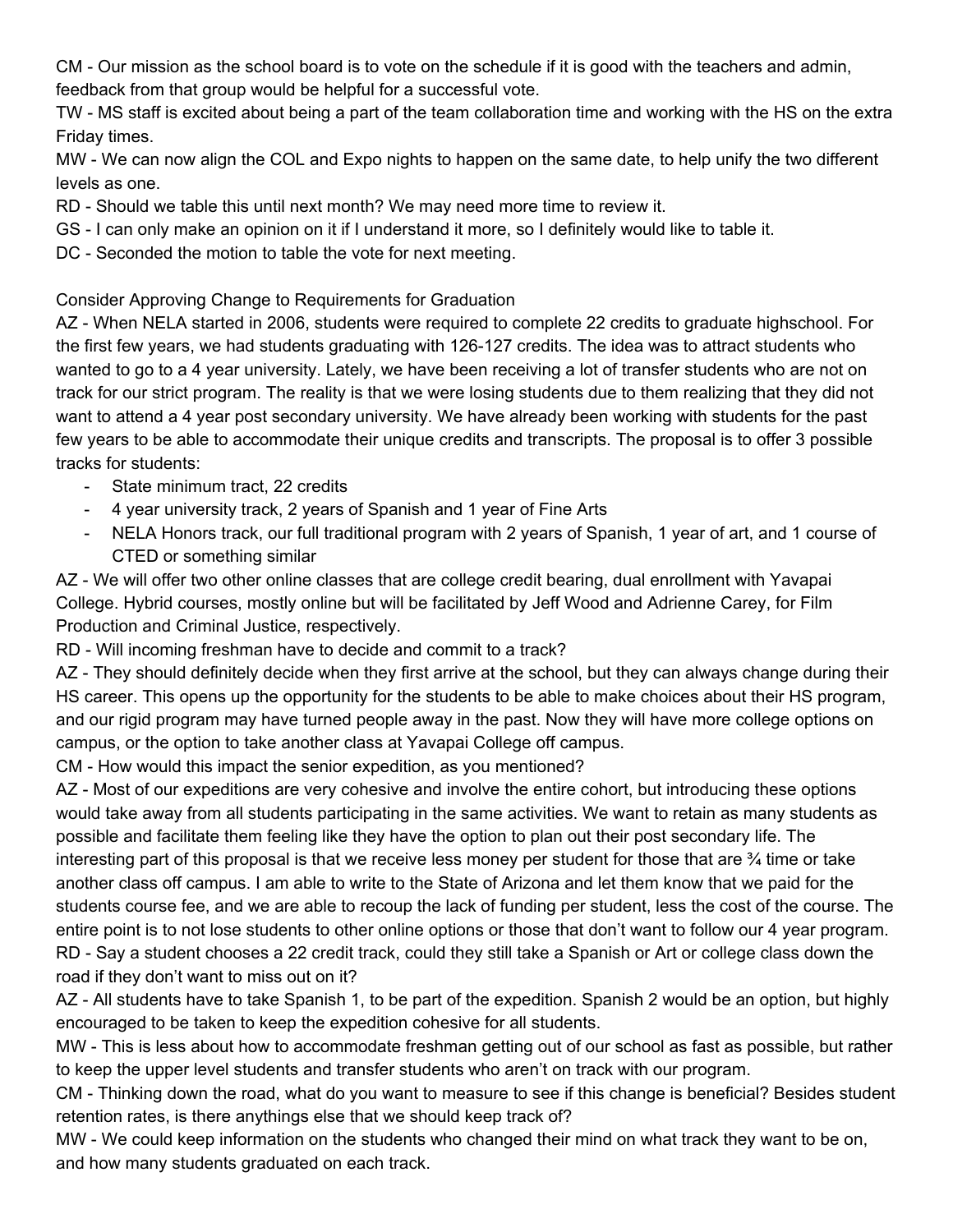MW - Maybe a place to start is to look at the numbers from the past 2 years, because we have already been accommodating these changes unofficially since the 2017/2018 school year.

CM - It would be interesting to see if the size of the senior class goes up, does the graduation rate go up as well? We should keep data on that as well.

RD - I think it is beneficial to adapt, since most schools are so traditional that they follow the same model since the inception of public education. Times are changing, and we need to change as well.

AZ - Our goal is to be able to enroll as many students as possible in CTED or some other extra college class that we will offer. We already offer tours to Yavapai College and CTED to promote the programs. We need to encourage them to explore their opportunities as much as possible.

AZ - We are not going to change the Geography and US/World History courses, but rather focus on enhancing the Freshman Seminar

RD - Should we put this to a vote?

DC - Motion to approve HS Grad requirements changes to allow multiple tracks to graduate; RD-Seconded, all vote in favor, none opposed,

RD - Motion Passes

High School Update (MW):

Superintendent of Arizona Dept. of Education

The visit went really well, it was very press heavy but there is already an article in the Daily Courier, and there should be another one coming from the Arizona Republic. The more our name gets out there, the better off we are. Thanks to CM and Boys to Men for helping to invite Superintendent Hoffman, we are hoping to see some beneficial results from the press soon. If we have a similar opportunity in the future, we would like to have more time for her to visit and interact with students, possibly even to have her come without press. This was a short notice visit, but was well put together. We want to promote how we run our charter school as a true non-profit. We are accountable, transparent, and serving the community (CM added this last piece)

Staff Salary Increases

Salary increases were on the agenda, but it actually shouldn't be a separate issue, just part of the HS update. We have already offered all returning teachers a 3% raise based on their salary from this current school year. If the funding comes through from the state, we will increase the raise to increase it to 5%.

A invitation to the corporate board meeting.

- (MW) All governing board members are invited to the next corporate board meeting on Thursday, April 18th at 3:30 pm in room 111. This is to help with transparency of the report, anyone can hear it first hand rather than have it come through MW.

# NCAT Update (DC):

Last Meeting Postponed

- Meeting from March was rescheduled, and DC will be meeting on April 10th to try and make Prom happen successfully.
- GS has taken a hiatus from supporting NCAT for personal reasons.
- AZ is leaning towards supporting NCAT as the school liason. She has done this before and sees a need for this position to return.

Middle School Update (TW):